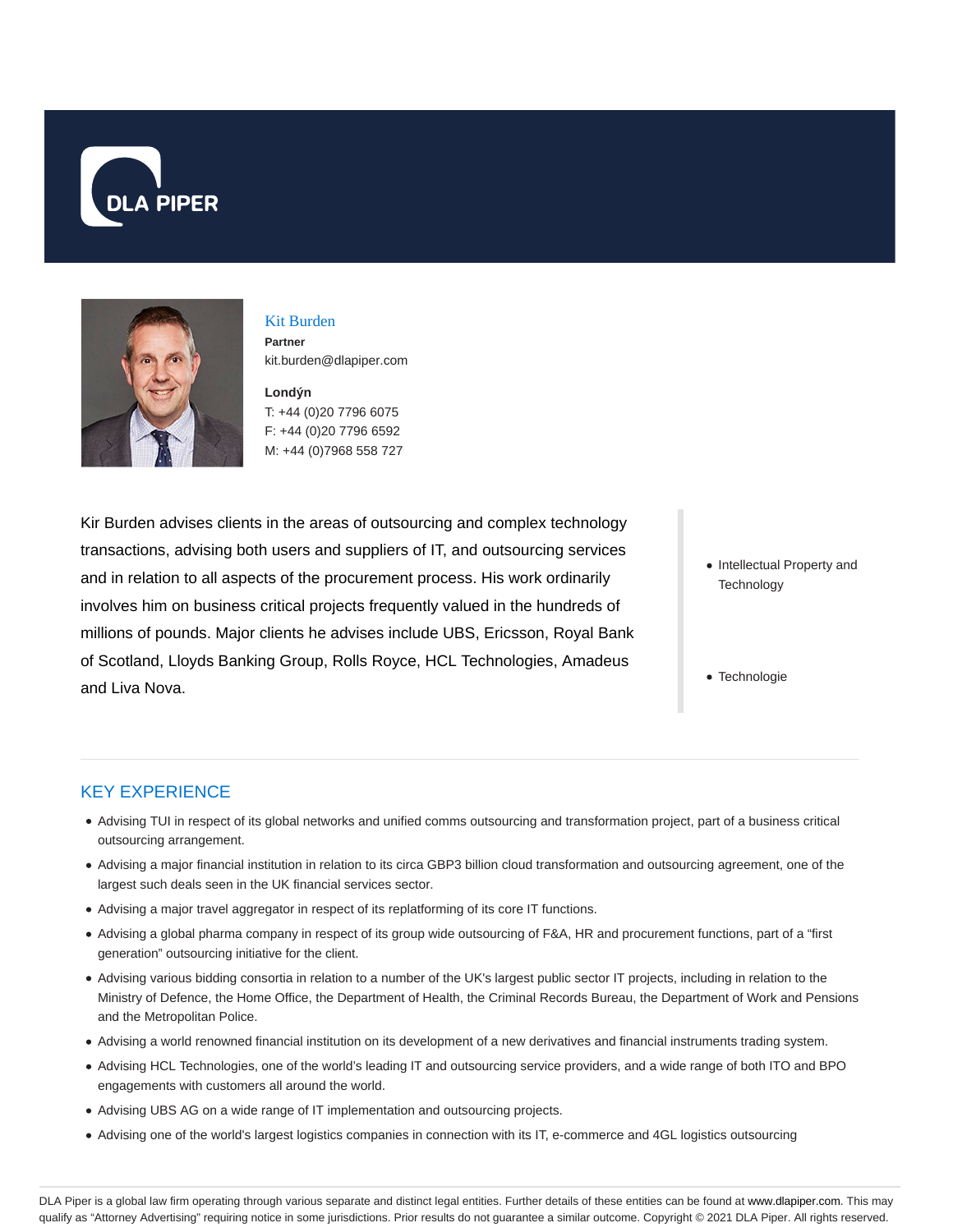operations, including a public sector project valued in excess of GBP2bn.

Advising a major global bank in relation to its digital transformation project.

# MAJOR CLIENTS

- UBS
- Dixons Carphone
- TUI
- HCL Technologies
- Major UK financial institutions

### **REFERENCE**

## profesní kvalifikace

• Solicitor of the Senior Courts of England and Wales

## uznání

Kit has been recognized in the Legal 500 Hall of Fame which highlights individuals who have received constant praise by their clients for continued excellence.

Kit is undoubtedly one of the leading lights in the outsourcing market, not just in the UK but globally. He chairs the Society for Computers and Law's Outsourcing Group and is a frequent writer and speaker on outsourcing topics.

Kit was first ranked in Chambers UK's 2004 directory and has been ranked in every edition since, and for many years now has been in Tier 1 for both IT and Outsourcing matters. Chambers describes him as "a brilliant IT lawyer" with "a grand reputation", and as "an outsourcing guru". He has been similarly ranked in Tier 1 by Legal 500.

He has been named as "Technology Lawyer of the Year" in 2018 by Legal Experts.

He is ranked by Chambers UK as a UK-wide Outsourcing "star lawyer" (one of only two such lawyers listed in the "star" category).

Kit has been named in the Global Sourcing Association's "A-List", which recognises a core group of professionals who have helped shape the wider outsourcing industry (one of only a handful of lawyers listed).

Kit was commended for his work in developing our "ASCENDANT" methodology by the FT Innovative Lawyers report.

Kit was also commended by Global Legal Experts as "Technology Lawyer of the Year" and furthermore by the Global Sourcing Association Awards (with the UK team winning Law Firm of the Year for 2017 and again in 2019).

The Global Sourcing Association named Kit as "Legal Advisor of the Year" in 2018, and separately as their "Strategic Advisor of the Year" in 2019.

# členství

- Member of the Computer Law Group
- Trustee of the Society for Computers & Law
- Chair of SCL's Special Interest Group on Outsourcing

## **AKTUALITY**

## publikace

DLA Piper is a global law firm operating through various separate and distinct legal entities. Further details of these entities can be found at www.dlapiper.com. This may qualify as "Attorney Advertising" requiring notice in some jurisdictions. Prior results do not guarantee a similar outcome. Copyright @ 2021 DLA Piper. All rights reserved.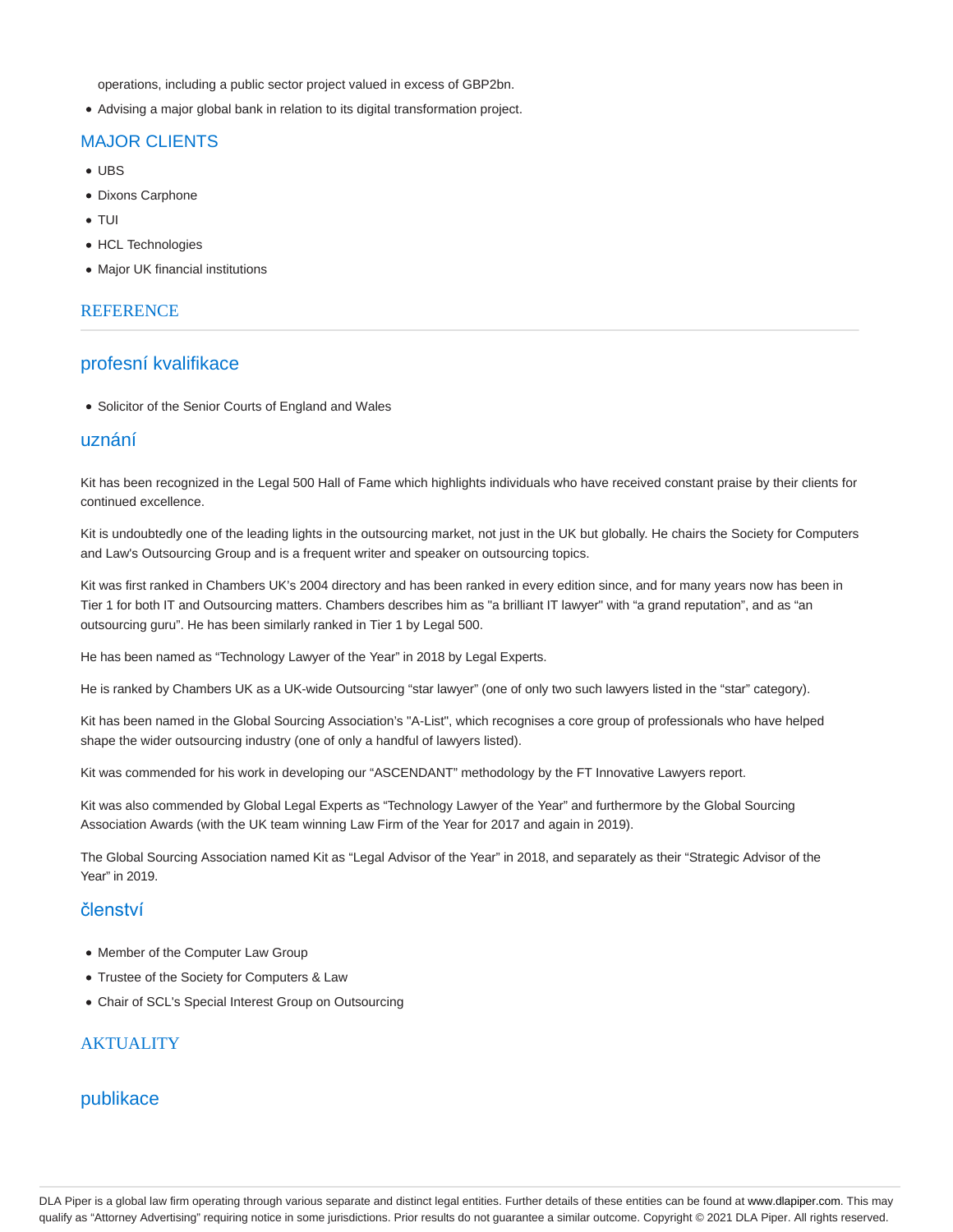### **Focus on the technology sector**

### 25 January 2022

Understanding the UK National Security & Investment Regime Podcast

What is the impact of the regime on the technology sector? Sarah Smith is joined by competition partner, Alexandra Kamerling, and DLA Piper's tech sector specialist, Kit Burden, to anaylse which activities are likely to be caught with a focus on AI and computer hardware.

**Tech innovation for a happier future**

### 28 September 2021

### TechLaw Podcast

Part two of Episode 46 in our TechLaw podcast series sees Mo Gawdat, former Chief Business Officer for Google X, bestselling author, serial entrepreneur and founder of the One Billion Happy movement, resume his conversation with DLA Piper partner and co-chair of the Technology Sector, Kit Burden. Following on from their discussion around AI, ethics and regulation, they also look at the relationship between innovation and technology when it comes to our happiness. Make sure you register to attend our fifth European Technology Summit on the 5th October 2021 to catch Mo's keynote speech. Register at our fifth European Technology Summit on the 5th October 2021.

DLA Piper TechLaw Podcast Series · Part 2: Tech innovation for a happier future

### **Part 1: Raising responsible AI**

#### 23 September 2021

### TechLaw Podcast

In part one of Episode 46 of our TechLaw podcast series, Mo Gawdat, former Chief Business Officer for Google X, serial entrepreneur, founder of the One Billion Happy movement and author of the new book Scary Smart: The Future of Artificial Intelligence and How You Can Save Our World, explains to our partner and co-chair of the Technology Sector, Kit Burden, how we as humans have a responsibility to educate and parent AI in order to raise responsible beings. Topics discussed include the extent to which we can maintain control over AI, regulation and its opportunity to solve some of humanity's biggest challenges. Mo will be a keynote speaker at our fifth European Technology Summit, taking place on the 5th October 2021. Register your interest at our fifth European Technology Summit on the 5th October 2021.

DLA Piper TechLaw Podcast Series · Part 1: Raising responsible AI

**Man versus machine: Working together in the age of AI**

### 21 September 2021

#### TechLaw Podcast

Podcast 45 of our TechLaw podcast series sees award-winning presenter, best-selling author and Professor in the Mathematics of Cities at University College London, Hannah Fry, speak to Kit Burden, Partner and Global Co-Chair of the Technology Sector at DLA Piper. Focusing on AI, its strengths and flaws and the need for the human factor, their conversation touches on a variety of topics including algorithm bias, data, privacy as well as the opportunities for digital transformation post-pandemic. Hannah will also be a keynote speaker at our fifth European Technology Summit on the 5th October 2021.

DLA Piper TechLaw Podcast Series · Man versus machine: Working together in the age of AI

**The UK-EU Trade and Cooperation Agreement: Implications for technology services**

11 January 2021

DLA Piper is a global law firm operating through various separate and distinct legal entities. Further details of these entities can be found at www.dlapiper.com. This may qualify as "Attorney Advertising" requiring notice in some jurisdictions. Prior results do not guarantee a similar outcome. Copyright @ 2021 DLA Piper. All rights reserved.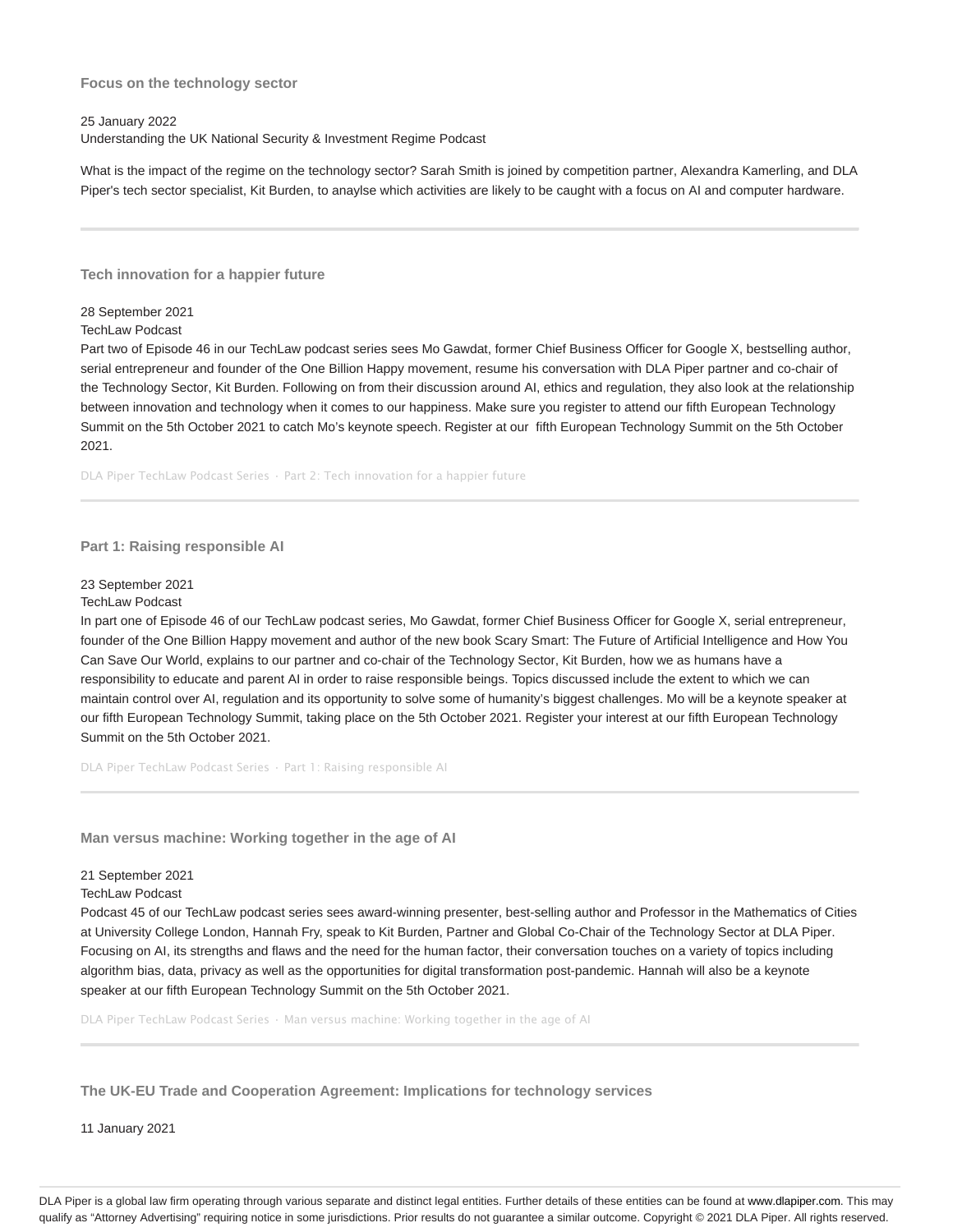The TCA includes a chapter relating to digital services which provides some key details relevant to both providers and customers of technology-related services.

**EU digital reform: Brussels seeks to regulate Big Tech and other digital services**

### 16 December 2020

Europe's legal framework for digital services has been unchanged since the adoption of the e-Commerce Directive1 in 2000. Subsequent advances in technology, and the accompanying evolution of digital services, have resulted in more and more calls for updated regulations from market participants, governments and regulators.

Kit is the author of two leading publications, on Computer Contracts (Sweet and Maxwell) and the Legal Protection of Computer Software (EMIS, now XPL Publishing).

Kit also writes for various journals on IT and outsourcing including IT Law Today, Computers and Law, and the Computer Law and Security Review, for which he is on the correspondent's panel. Kit also co-authored, ''Outsourcing: A Practical Guide", for the Globe Law and Business on September 2015.

### akce

# uplynulé

**The European Technology Summit 2021**

### 5 October 2021

**Digital Transformation: Navigating Key Legal and Regulatory Issues for Commercialising AI and Cloud Driven Technology Solutions**

22 June 2021 **Webinar** 

**Outsourcing: A Practical Guide, Second Edition**

24 March 2021 Webinar

**DLA Piper European Technology Index 2020**

31 July 2020 Webinar